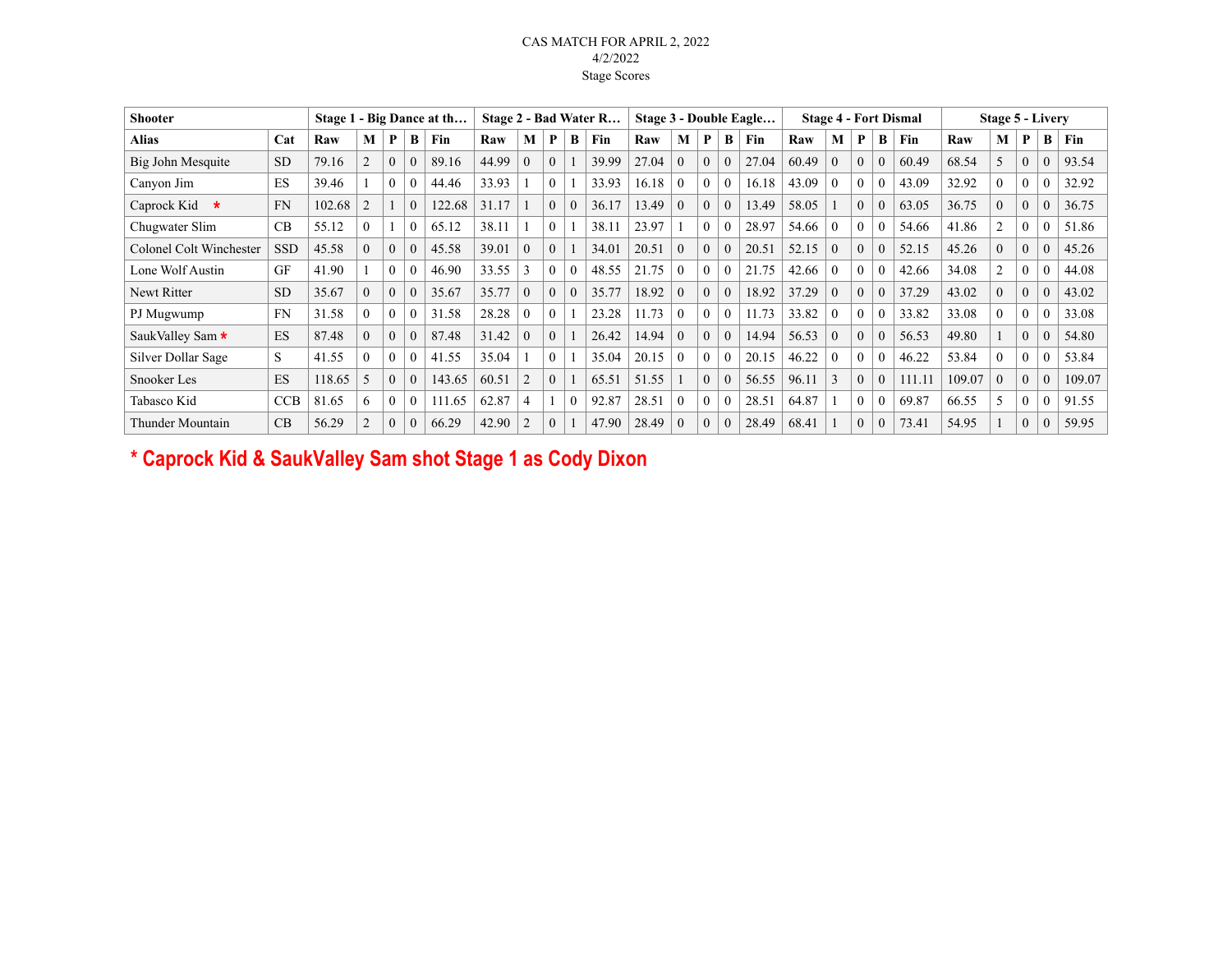### CAS MATCH FOR APRIL 2, 2022 4/2/2022 Detailed Match Results (by rank)

| Match  |                         |            | Final  |      |        |                |                | Stage 1 - Big Dance at the OK C |      |                |                |                |                | <b>Stage 2 - Bad Water Ranch</b> |                |                |                |                |                  | <b>Stage 3 - Double Eagle Saloon</b> |                |       |                |                |                | <b>Stage 4 - Fort Dismal</b> |                |        |                |                |   | <b>Stage 5 - Livery</b> |      |
|--------|-------------------------|------------|--------|------|--------|----------------|----------------|---------------------------------|------|----------------|----------------|----------------|----------------|----------------------------------|----------------|----------------|----------------|----------------|------------------|--------------------------------------|----------------|-------|----------------|----------------|----------------|------------------------------|----------------|--------|----------------|----------------|---|-------------------------|------|
| Finish | <b>Alias</b>            | Category   | Time   | Rank | Raw    | M   P          |                | $B \mid Fin$                    | Rank | Raw            | $\mathbf{M}$   | $\mathbf{P}$   | B.             | Fin                              | Rank           | Raw            | M              | P              | B                | Fin                                  | Rank           | Raw   | M              | P              |                | $B$ Fin                      | Rank           | Raw    |                | M   P          | B | Fin                     | Rank |
|        | PJ Mugwump              | <b>FN</b>  | 133.49 | 6    | 31.58  | $\theta$       | $\overline{0}$ | 31.58                           |      | 28.28          | $\theta$       | $\overline{0}$ |                | 23.28                            |                | 11.73          | $\theta$       | $\Omega$       | $\overline{0}$   | 11.73                                |                | 33.82 | $\theta$       | $\mathbf{0}$   | $\overline{0}$ | 33.82                        |                | 33.08  | $\theta$       | $\overline{0}$ |   | 33.08                   |      |
|        | 2   Canyon Jim          | ES         | 170.58 | 16   | 39.46  |                | $\Omega$       | 44.46                           |      | 33.93          |                | $\Omega$       |                | 33.93                            | 3              | 16.18          | 0              | $\Omega$       | $\overline{0}$   | 16.18                                | 4              | 43.09 | $\overline{0}$ | $\mathbf{0}$   | $\Omega$       | 43.09                        |                | 32.92  | $\Omega$       | $\Omega$       |   | 32.92                   |      |
|        | 3 Newt Ritter           | <b>SD</b>  | 170.67 | 19   | 35.67  | $\overline{0}$ | $\theta$       | 35.67                           |      | 35.77          | $\overline{0}$ | $\overline{0}$ |                | 35.77                            | 6              | 18.92          | $\overline{0}$ | $\Omega$       | $\mathbf{0}$     | 18.92                                | $\overline{2}$ | 37.29 | $\Omega$       | $\mathbf{0}$   | $\overline{0}$ | 37.29                        | $\overline{2}$ | 43.02  | $\Omega$       | $\mathbf{0}$   |   | 43.02                   |      |
|        | Silver Dollar Sage      | S          | 196.80 | 27   | 41.55  | $\theta$       | $\mathbf{0}$   | 41.55                           |      | 35.04          |                | $\mathbf{0}$   |                | 35.04                            | 5              | 20.15          | $\overline{0}$ | $\Omega$       | $\boldsymbol{0}$ | 20.15                                | 6              | 46.22 |                | $\mathbf{0}$   | $\Omega$       | 46.22                        | 5              | 53.84  | $\mathbf{0}$   | $\mathbf{0}$   |   | 53.84                   |      |
|        | Colonel Colt Winchester | <b>SSD</b> | 197.51 | 28   | 45.58  | $\mathbf{0}$   | $\mathbf{0}$   | 45.58                           |      | 39.01          | $\overline{0}$ | $\overline{0}$ |                | 34.01                            | $\overline{4}$ | 20.51          | $\theta$       | $\overline{0}$ | $\mathbf{0}$     | 20.51                                |                | 52.15 | $\overline{0}$ | $\mathbf{0}$   | $\overline{0}$ | 52.15                        | 6              | 45.26  | $\overline{0}$ | $\overline{0}$ |   | 45.26                   | 6    |
|        | 6   SaukValley Sam      | <b>ES</b>  | 240.17 | 31   | 87.48  | $\theta$       | $\overline{0}$ | 87.48                           | q    | $31.42 \mid 0$ |                | $\bf{0}$       |                | 26.42                            | $\overline{2}$ | $14.94 \mid 0$ |                | $\Omega$       | $\mathbf{0}$     | 14.94                                | $\mathbf{3}$   | 56.53 | $\overline{0}$ | $\overline{0}$ | $\mathbf{0}$   | 56.53                        | 8              | 49.80  |                | $\overline{0}$ |   | 54.80                   | 9    |
|        | Lone Wolf Austin        | <b>GF</b>  | 203.94 | 33   | 41.90  |                | $\Omega$       | 46.90                           |      | $33.55$ 3      |                | $\theta$       | $\overline{0}$ | 48.55                            | 11             | 21.75          | $\overline{0}$ | $\Omega$       | $\theta$         | 21.75                                | 8              | 42.66 | $\overline{0}$ | $\mathbf{0}$   | $\overline{0}$ | 42.66                        | 3              | 34.08  |                | $\theta$       |   | 44.08                   | 5    |
|        | 8 Caprock Kid           | <b>FN</b>  | 272.14 | 34   | 102.68 |                |                | 122.68                          |      | 31.17          |                | $\Omega$       | $\Omega$       | 36.17                            | $\overline{7}$ | 13.49          | $\theta$       | $\Omega$       | $\overline{0}$   | 13.49                                | $\overline{2}$ | 58.05 |                | $\Omega$       | $\Omega$       | 63.05                        | 10             | 36.75  | $\Omega$       | $\mathbf{0}$   |   | 36.75                   |      |
|        | 9 Chugwater Slim        | CB         | 238.72 | 41   | 55.12  | $\Omega$       |                | 65.12                           |      | 38.11          |                | $\theta$       |                | 38.11                            | 8              | 23.97          |                | $\Omega$       | $\mathbf{0}$     | 28.97                                | 12             | 54.66 | $\Omega$       | $\Omega$       | $\overline{0}$ | 54.66                        |                | 41.86  |                | $\Omega$       |   | 51.86                   |      |
|        | 10   Big John Mesquite  | <b>SD</b>  | 310.22 | 49   | 79.16  |                | $\theta$       | 89.16                           |      | $44.99 \mid 0$ |                | $\theta$       |                | 39.99                            | 9              | $27.04 \mid 0$ |                | $\Omega$       | $\overline{0}$   | 27.04                                | 9              | 60.49 | $\overline{0}$ | $\Omega$       | $\Omega$       | 60.49                        | $\mathbf Q$    | 68.54  |                | $\Omega$       |   | 93.54                   | 12   |
|        | Thunder Mountain        | CB         | 276.04 | 50   | 56.29  |                | $\Omega$       | 66.29                           |      | $42.90 \mid 2$ |                | $\overline{0}$ |                | 47.90                            | 10             | 28.49          | $\Omega$       | $\Omega$       | $\overline{0}$   | 28.49                                | 10             | 68.41 |                | $\Omega$       | $\overline{0}$ | 73.41                        | 12             | 54.95  |                | $\overline{0}$ |   | 59.95                   | 10   |
| 12     | Tabasco Kid             | CCB        | 394.45 | 57   | 81.65  | -6             | $\theta$       | 111.65                          |      | 62.87          | 4              |                |                | 92.87                            | 13             | 28.51          | $\overline{0}$ | $\Omega$       | $^+$ 0           | 28.51                                | 11             | 64.87 |                | $\Omega$       | -0             | 69.87                        | 11             | 66.55  |                | $\theta$       |   | 91.55                   |      |
| 13     | Snooker Les             | ES         | 485.89 | 64   | 118.65 | 5              | $\overline{0}$ | 143.65                          |      | 60.51          | $\overline{2}$ | $\overline{0}$ |                | 65.51                            | 12             | 51.55          |                | $\Omega$       | $\overline{0}$   | 56.55                                | 13             | 96.11 | 3              | $\theta$       | $\mathbf{0}$   | 111.11                       | 13             | 109.07 | $\Omega$       | $\mathbf{0}$   |   | 109.07                  | 13   |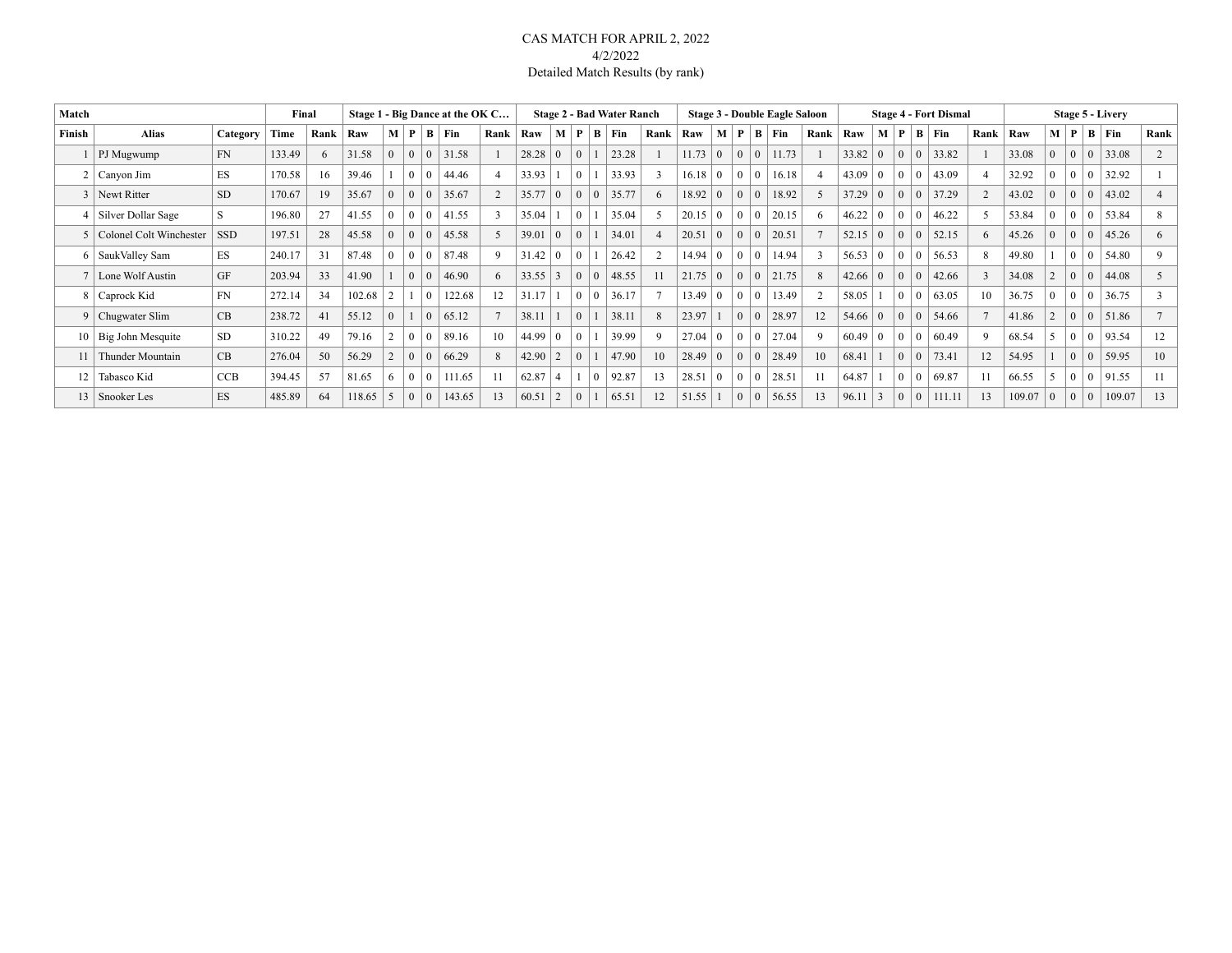### CAS MATCH FOR APRIL 2, 2022 4/2/2022 Detailed Match Results (by time)

| Match           |                             |            | Final  |      |        |          |   |              | Stage 1 - Big Dance at the OK C |      |                |                |              |                | <b>Stage 2 - Bad Water Ranch</b> |                 |                |                |          |          | <b>Stage 3 - Double Eagle Saloon</b> |                |                |                 |              |                | <b>Stage 4 - Fort Dismal</b> |                |        |                |                | <b>Stage 5 - Livery</b> |        |      |
|-----------------|-----------------------------|------------|--------|------|--------|----------|---|--------------|---------------------------------|------|----------------|----------------|--------------|----------------|----------------------------------|-----------------|----------------|----------------|----------|----------|--------------------------------------|----------------|----------------|-----------------|--------------|----------------|------------------------------|----------------|--------|----------------|----------------|-------------------------|--------|------|
| Finish          | <b>Alias</b>                | Category   | Time   | Rank | Raw    | M        | P | $\mathbf{B}$ | Fin                             | Rank | Raw            | M              | P            | B.             | <b>Fin</b>                       | Rank            | Raw            | M              | P        | B        | Fin                                  | Rank           | Raw            | M               | P            | B              | Fin                          | Rank           | Raw    | M   P          |                | B Fin                   |        | Rank |
|                 | PJ Mugwump                  | <b>FN</b>  | 133.49 | 6    | 31.58  | $\Omega$ |   | $\theta$     | 31.58                           |      | 28.28          |                | $\Omega$     |                | 23.28                            |                 | 11.73          | $\theta$       | $\Omega$ | $\theta$ | 11.73                                |                | 33.82          | $\overline{0}$  | $\mathbf{0}$ | $\Omega$       | 33.82                        |                | 33.08  | $\theta$       | $\mathbf{0}$   | 33.08                   |        |      |
|                 | $2$   Canyon Jim            | ES         | 170.58 | 16   | 39.46  |          |   | $\Omega$     | 44.46                           |      | 33.93          |                | $\Omega$     |                | 33.93                            | 3               | $16.18 \mid 0$ |                | $\Omega$ |          | 16.18                                | $\overline{4}$ | 43.09          | $\overline{0}$  | $\mathbf{0}$ | -0             | 43.09                        |                | 32.92  |                | $\Omega$       |                         | 32.92  |      |
|                 | Newt Ritter                 | <b>SD</b>  | 170.67 | 19   | 35.67  | $\Omega$ |   | $\theta$     | 35.67                           |      | 35.77          | $\theta$       | $\mathbf{0}$ | $\overline{0}$ | 35.77                            | 6               | 18.92          | $\Omega$       | $\Omega$ |          | 18.92                                | $\overline{2}$ | 37.29          | $\overline{0}$  | $\mathbf{0}$ | $\Omega$       | 37.29                        | 2              | 43.02  | $\Omega$       | $\theta$       |                         | 43.02  |      |
|                 | 4   Silver Dollar Sage      | S          | 196.80 | 27   | 41.55  | $\Omega$ |   | $\theta$     | 41.55                           |      | 35.04          |                | $\theta$     |                | 35.04                            | 5               | 20.15          | $\Omega$       | $\Omega$ |          | 20.15                                | 6              | 46.22          |                 | $\mathbf{0}$ | -0             | 46.22                        | 5              | 53.84  | $\mathbf{0}$   | $\theta$       |                         | 53.84  |      |
|                 | 5   Colonel Colt Winchester | <b>SSD</b> | 197.51 | 28   | 45.58  | $\theta$ |   | $\theta$     | 45.58                           |      | 39.01          |                | $\mathbf{0}$ |                | 34.01                            | $\overline{4}$  | 20.51          | $\theta$       | $\Omega$ |          | 20.51                                |                | 52.15          | $\vert 0 \vert$ | $\mathbf{0}$ | $\Omega$       | 52.15                        | 6              | 45.26  | $\overline{0}$ | $\overline{0}$ |                         | 45.26  | 6    |
| 6               | Lone Wolf Austin            | GF         | 203.94 | 33   | 41.90  |          |   | $\theta$     | 46.90                           |      | 33.55          | 3              | $\theta$     | $\overline{0}$ | 48.55                            | 11              | 21.75          | $\overline{0}$ | $\Omega$ |          | 21.75                                | 8              | $42.66 \mid 0$ |                 | $\mathbf{0}$ | $\theta$       | 42.66                        | $\overline{3}$ | 34.08  |                | $\overline{0}$ |                         | 44.08  |      |
|                 | 7   Chugwater Slim          | CB         | 238.72 | 41   | 55.12  | $\Omega$ |   | $\Omega$     | 65.12                           |      | 38.11          |                | $\theta$     |                | 38.11                            | 8               | 23.97          |                | $\Omega$ |          | 28.97                                | 12             | $54.66 \mid 0$ |                 | $\mathbf{0}$ | $\overline{0}$ | 54.66                        |                | 41.86  |                | $\theta$       |                         | 51.86  |      |
|                 | SaukValley Sam              | <b>ES</b>  | 240.17 | 31   | 87.48  |          |   | $\theta$     | 87.48                           |      | 31.42          |                | $\theta$     |                | 26.42                            | $\overline{2}$  | $14.94 \mid 0$ |                | $\Omega$ |          | 14.94                                | $\mathbf{3}$   | $56.53 \mid 0$ |                 | $\mathbf{0}$ | $\theta$       | 56.53                        | 8              | 49.80  |                | $\overline{0}$ |                         | 54.80  | 9    |
|                 | 9 Caprock Kid               | <b>FN</b>  | 272.14 | 34   | 102.68 |          |   |              | 122.68                          |      | 31.17          |                | $\theta$     | $\overline{0}$ | 36.17                            | $7\phantom{.0}$ | 13.49          | $\Omega$       | $\Omega$ |          | 13.49                                | 2              | 58.05          |                 | $\mathbf{0}$ | $\overline{0}$ | 63.05                        | 10             | 36.75  | $\Omega$       | $\theta$       |                         | 36.75  |      |
| 10 <sup>1</sup> | Thunder Mountain            | CB         | 276.04 | 50   | 56.29  |          |   |              | 66.29                           |      | 42.90          | $\mathfrak{D}$ | $\Omega$     |                | 47.90                            | 10              | $28.49 \mid 0$ |                | $\Omega$ |          | 28.49                                | 10             | 68.41          |                 | $\theta$     | $\Omega$       | 73.41                        | 12             | 54.95  |                | $\Omega$       |                         | 59.95  | 10   |
|                 | Big John Mesquite           | <b>SD</b>  | 310.22 | 49   | 79.16  |          |   | $\Omega$     | 89.16                           | 10   | $44.99 \mid 0$ |                | $\theta$     |                | 39.99                            | $\mathbf{Q}$    | 27.04          | $\overline{0}$ | $\Omega$ |          | 27.04                                | Q              | 60.49          | $\overline{0}$  | $\mathbf{0}$ | O              | 60.49                        | $\mathbf{Q}$   | 68.54  |                | $\Omega$       |                         | 93.54  | 12   |
| 12 <sup>1</sup> | Tabasco Kid                 | <b>CCB</b> | 394.45 | 57   | 81.65  | 6        |   | $\theta$     | 111.65                          |      | 62.87          | 4              |              | $\Omega$       | 92.87                            | 13              | 28.51          | $\theta$       | $\theta$ |          | 28.51                                | 11             | 64.87          |                 | $\mathbf{0}$ | -0             | 69.87                        | 11             | 66.55  |                | $\overline{0}$ |                         | 91.55  |      |
|                 | 13   Snooker Les            | ES         | 485.89 | 64   | 118.65 |          |   | $\theta$     | 143.65                          |      | 60.51          | $\overline{2}$ | $\Omega$     |                | 65.51                            | 12              | 51.55          |                | $\Omega$ |          | 56.55                                | 13             | 96.11          | 3               | $\mathbf{0}$ | $\overline{0}$ | 111.11                       | 13             | 109.07 | $\overline{0}$ | $\mathbf{0}$   |                         | 109.07 | 13   |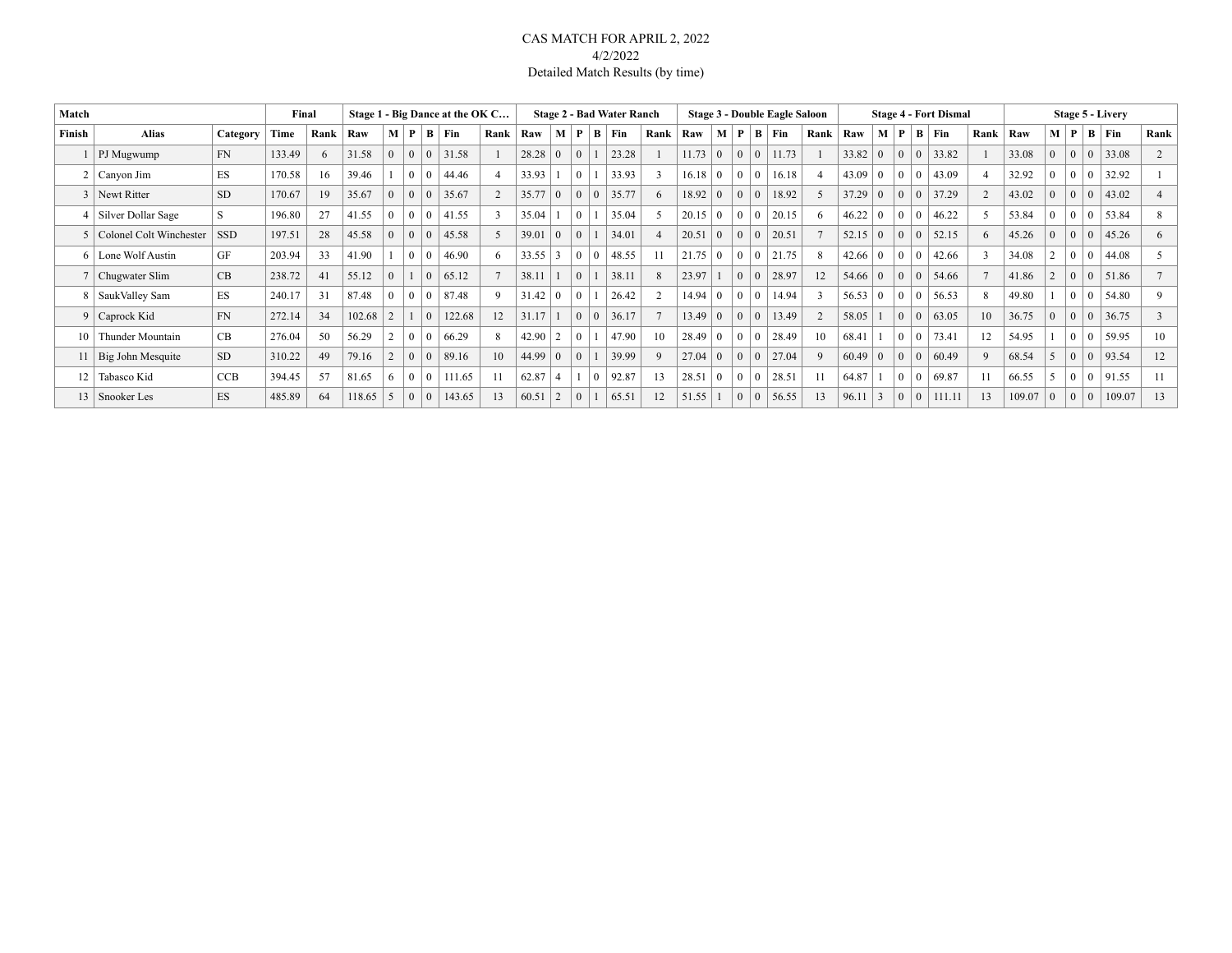### CAS MATCH FOR APRIL 2, 2022 4/2/2022 Detailed Match Results (by points)

| Match  |                           |            |          | Final                  |         |                   |                            |                         | Stage 1 - Big Dance at the OK Coral |                        |                       |                |                                              |                                 | <b>Stage 2 - Bad Water Ranch</b> |                                       |                |                 |                 |                          | Stage 3 - Double Eagle Saloon |                              |                     |           |                                       | <b>Stage 4 - Fort Dismal</b> |                 |              |                | Stage 5 - Livery                        |          |               |
|--------|---------------------------|------------|----------|------------------------|---------|-------------------|----------------------------|-------------------------|-------------------------------------|------------------------|-----------------------|----------------|----------------------------------------------|---------------------------------|----------------------------------|---------------------------------------|----------------|-----------------|-----------------|--------------------------|-------------------------------|------------------------------|---------------------|-----------|---------------------------------------|------------------------------|-----------------|--------------|----------------|-----------------------------------------|----------|---------------|
| Finish | <b>Alias</b>              | Category   | Points   |                        | $%$ Raw |                   |                            | $M$   $P$   $B$   $Fin$ | Points                              |                        | $%$ Raw               |                |                                              | $\mid M \mid P \mid B \mid Fin$ | Points                           |                                       | $\%$ Raw       |                 |                 | $M$   $P$   $B$   $F$ in | Points                        |                              | $%$ Raw             |           | $M$   $P$   $B$   $Fin$               | Points                       |                 | $%$ Raw      |                | $M$   $P$   $B$   $Fin$                 | Points   | $\frac{0}{0}$ |
|        | PJ Mugwump                | FN         | 499.5163 | $100.00\%$ 31.58       |         |                   | $\Omega$                   | 0 31.58                 | 100.0000                            | $100.00\%$   28.28   0 |                       | $\overline{0}$ |                                              | 23.28                           | 100.0000                         | 100.00%                               | 11.73          | $\overline{0}$  | 0 <sup>10</sup> | 11.73                    | 100.0000                      | $100.00\%$ 33.82 0 0 0 33.82 |                     |           |                                       | 100,0000                     | 100.00% 33.08   |              |                | 0 0 0 33.08                             | 99.5163  | 99.52%        |
|        | 2 Canyon Jim              | ES         | 390.6257 | 78.20% 39.46           |         |                   |                            | $0 \mid 0 \mid 44.46$   | 71.0301                             | 71.03%                 | 33.93                 |                | $\begin{array}{c c} 0 & 1 \\ \end{array}$    | 33.93                           | 68.6118                          | $68.61\%$   16.18   0                 |                |                 | 0 <sup>10</sup> | 16.18                    | 72.4969                       |                              |                     |           | $72.50\%$ 43.09 0 0 0 43.09           | 78.4869                      | 78.49%          | 32.92        | $\overline{0}$ | 0 0 32.92                               | 100.0000 | 100.00%       |
|        | 3 Newt Ritter             | <b>SD</b>  | 382.8313 | 76.64% 35.67           |         |                   | $\Omega$                   | 35.67                   | 88.5338                             |                        | $88.53\%$ 35.77 0     |                |                                              | 0 0 35.77                       | 65.0825                          | 65.08%                                | $18.92 \mid 0$ |                 | 0 <sup>10</sup> | 18.92                    | 61.9979                       |                              | 62.00% 37.29        |           | $0 \t0 \t0 \t37.29$                   | 90.6946                      | $90.69\%$ 43.02 |              |                | 0 0 0 43.02                             | 76.5225  | 76.52%        |
|        | 4   Silver Dollar Sage    |            | 334.9725 | 67.06% 41.55           |         |                   | $\Omega$                   | $ 0 $ 41.55             | 76.0048                             |                        | 76.00% 35.04          |                | $\begin{array}{c} 0 & 1 \end{array}$         | 35.04                           | 66.4384                          | $66.44\%$ 20.15 0                     |                |                 | 0 <sup>10</sup> | 20.15                    | 58.2134                       |                              | $58.21\%$ 46.22 0   |           | 0 0 46.22                             | 73.1718                      | 73.17% 53.84    |              |                | 0 0 0 53.84                             | 61.1441  | 61.14%        |
|        | 5 Colonel Colt Winchester | <b>SSD</b> | 332.5136 | 66.57% 45.58           |         |                   | $\Omega$                   | 45.58                   | 69.2848                             | 69.28% 39.01           |                       | $\sqrt{0}$     |                                              | 34.01                           | 68.4505                          | 68.45% 20.51                          |                | $\vert 0 \vert$ | 0 <sup>10</sup> | 20.51                    | 57.1916                       |                              |                     |           | $57.19\%$ $52.15$ 0 0 0 52.15         | 64.8514                      | 64.85% 45.26    |              | $\overline{0}$ | 0 0 45.26                               | 72.7353  | 72.74%        |
|        | 6   Lone Wolf Austin      | GF         | 323.1768 | 64.70% 41.90           |         |                   | $\Omega$                   | $ 0 $ 46.90             | 67.3348                             |                        | $67.33\%$ 33.55 3     |                |                                              | 0 0 48.55                       | 47.9506                          | $47.95\%$   21.75   0                 |                |                 |                 | 0 0 21.75                | 53.9310                       |                              |                     |           | $53.93\%$   42.66   0   0   0   42.66 | 79.2780                      |                 | 79.28% 34.08 |                | $ 2 \t  0 \t  0 \t  44.08$              | 74.6824  | 74.68%        |
|        | <b>SaukValley Sam</b>     | ES         | 322.6285 | 64.59% 87.48           |         | $\overline{0}$    | $\Omega$                   | 0 87.48                 | 36.0997                             |                        | $36.10\%$ 31.42 0     |                | $\begin{array}{c c c c c} 0 & 1 \end{array}$ | 26.42                           | 88.1151                          | $88.12\%$   14.94   0   0   0   14.94 |                |                 |                 |                          | 78.5141                       |                              |                     |           | 78.51% 56.53 0 0 0 56.53              | 59.8266                      | 59.83% 49.80    |              |                | 0 0 54.80                               | 60.0730  | 60.07%        |
|        | 8 Caprock Kid             | FN         | 320.2760 | 64.12% 102.68          |         |                   |                            | 122.68                  | 25.7418                             |                        | 25.74% 31.17          |                |                                              | 0 0 36.17                       | 64.3627                          | $64.36\%$   13.49   0                 |                |                 | 0 <sup>10</sup> | 13.49                    | 86.9533                       |                              | 86.95% 58.05        |           | 0 0 63.05                             | 53.6400                      | 53.64% 36.75    |              | $\overline{0}$ | 0 0 36.75                               | 89.5782  | 89.58%        |
|        | 9 Chugwater Slim          | CB.        | 275.4236 | 55.14% 55.12           |         |                   |                            | 65.12                   | 48.4951                             | 48.50% 38.11           |                       |                | $\begin{array}{c c} 0 & 1 \\ \end{array}$    | 38.11                           | 61.0863                          | $61.09\%$ 23.97                       |                |                 |                 | $0 \mid 0 \mid 28.97$    | 40.4902                       | 40.49%                       |                     |           | $54.66$ 0 0 0 54.66                   | 61.8734                      | $61.87\%$ 41.86 |              |                | $ 2 \t  0 \t  0 \t  51.86$              | 63.4786  | 63.48%        |
|        | 10 Thunder Mountain       | CB         | 238.3952 | 47.73% 56.29           |         | $\vert 2 \vert$   | $\Omega$                   | $ 0 $ 66.29             | 47.6392                             |                        | $47.64\%$   42.90   2 |                | $\begin{array}{c c} 0 & 1 \\ \end{array}$    | $ 47.90\rangle$                 | 48.6013                          | $48.60\%$   28.49   0                 |                |                 | 0 <sup>10</sup> | 28.49                    | 41.1723                       |                              | $41.17\%$ 68.41   1 |           | 0 0 73.41                             | 46.0700                      | 46.07% 54.95    |              |                | 0 0 59.95                               | 54.9124  | 54.91%        |
|        | 11   Big John Mesquite    | <b>SD</b>  | 228.1179 | $45.67\%$ 79.16        |         | $\vert 2 \rangle$ |                            | $0 \mid 0 \mid 89.16$   | 35.4195                             |                        | $35.42\%$ 44.99 0     |                | $\begin{array}{c c} 0 & 1 \\ \end{array}$    | 39.99                           | 58.2146                          | $58.21\%$   27.04   0                 |                |                 |                 | $0 \t0 \t27.04$          | 43.3802                       |                              |                     |           | $43.38\%$ 60.49 0 0 0 60.49           | 55.9101                      | 55.91% 68.54    |              | $\vert$ 5      |                                         | 35.1935  | 35.19%        |
|        | 12 Tabasco Kid            | CCB        | 178.8583 | 35.81% 81.65           |         |                   | $\Omega$                   | 111.65                  | 28.2848                             |                        | $28.28\%$ 62.87 4     |                |                                              | $ 0 $ 92.87                     | 25.0673                          | 25.07% 28.51                          |                | $\vert 0 \vert$ | 0 <sup>10</sup> | 128.51                   | 41.1435                       |                              | $41.14\%$ 64.87     |           | 0 0 69.87                             | 48.4042                      |                 | 48.40% 66.55 | $\overline{5}$ | $0$ 0 91.55                             | 35.9585  | 35.96%        |
|        | 13   Snooker Les          | <b>ES</b>  | 138.8841 | $27.80\%$   118.65   5 |         |                   | $\Omega$<br>$\overline{0}$ | 143.65                  | 21.9840                             | 21.98%                 | 60.51<br>$\vert$ 2    | $-10$ 1        |                                              | 65.51                           | 35.5366                          | $35.54\%$ 51.55 1                     |                |                 | 0 <sup>10</sup> | 56.55                    | 20.7427                       | 20.74% 96.11                 |                     | $\vert$ 3 |                                       | 30.4383                      |                 |              |                | $30.44\%$   109.07   0   0   0   109.07 | 30.1825  | 30.18%        |